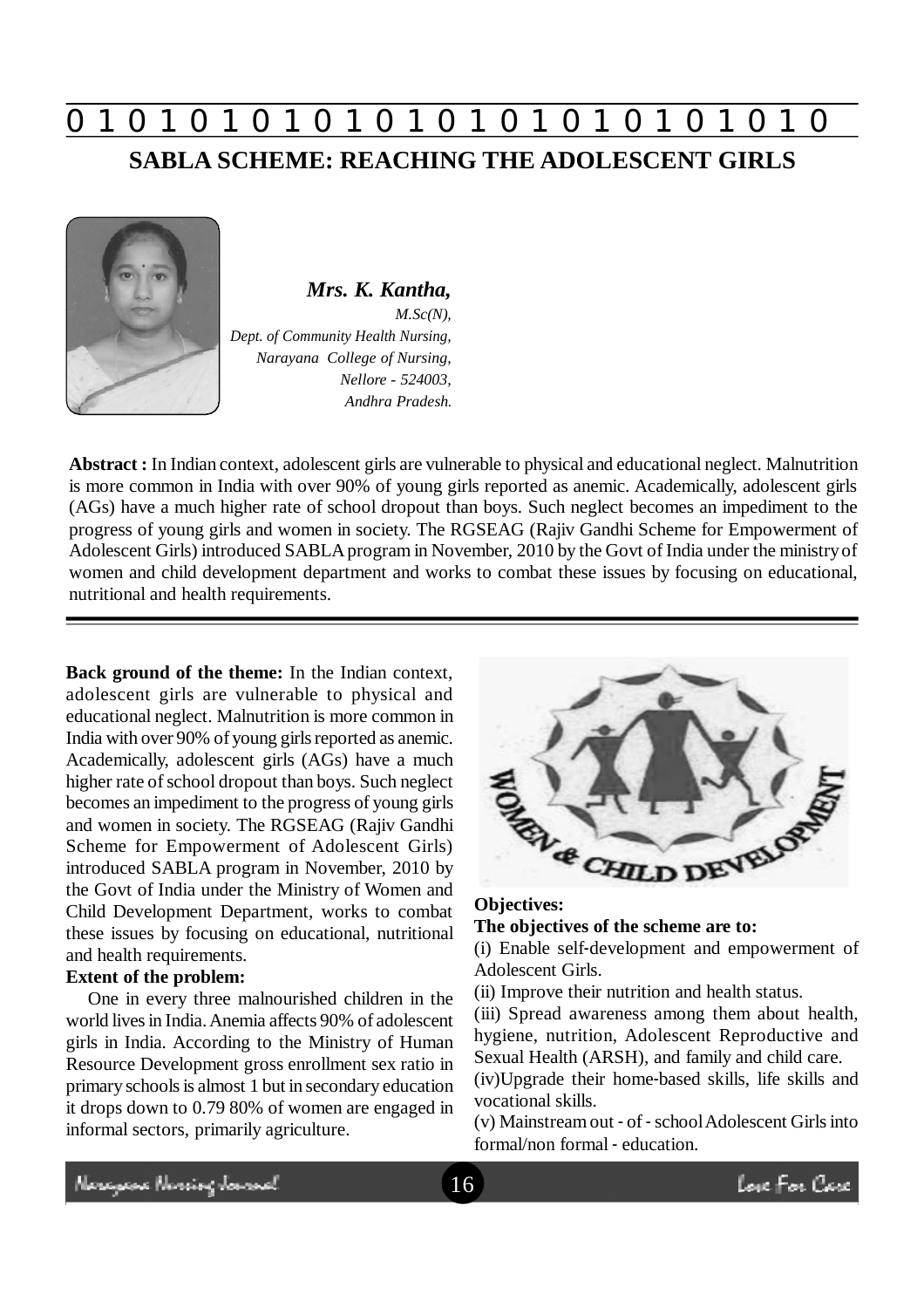# **0 z 0 z 0 z 0 z 0 z 0 z 0 z 0 z 0 z 0 z 0 z 0 z 0**

(vi)Inform and guide them about existing public services, such as PHC, CHC, Post Office, Bank, Police Station, etc.

## **Beneficiaries of SABLA**

The scheme aims at covering adolescent girls in the age group of 11 to 18 years under all ICDS Projects in selected 200 districts across India on pilot basis.

### **Program features**

ICDS infrastructure would be used for the implementation of SABLA. Anganwadi Centers would be the focal points for delivery of services. The scheme is aimed at both in-school adolescent girls and out-of-school adolescent girls. Various services to be provided to the girls are mentioned as below.

| <b>Service</b>                            | <b>Details</b>                                                                                                                                                                 | <b>Service</b><br><b>Provider</b>                     | <b>Target Girls</b>                     |  |  |
|-------------------------------------------|--------------------------------------------------------------------------------------------------------------------------------------------------------------------------------|-------------------------------------------------------|-----------------------------------------|--|--|
| Nutritional provision<br>Rs. 5 per day    | 600 calories and 18-20 gm<br>protein for 300 days a year in<br>the form of hot cooked meal or<br>take home ration                                                              | Anganwadi                                             | $11-14$ (Out-of-school)<br>14-18 (Both) |  |  |
| Iron Folic Acid (IFA)<br>Supplementation  | 2 IFA tablets per week to be<br>administered to girls at<br>Anganwadi centers                                                                                                  | Anganwadi                                             | $11-18$ (Out-of-school)                 |  |  |
| Health check-up and<br>referral services  | General health check up every<br>3 months. Records of height,<br>weight, and any specific medical Medical Officer<br>problem to be recorded in<br>Kishori Cards                | Anganwadi                                             | $11-18$ (Out-of-school)                 |  |  |
| Education                                 | Spreading awareness on<br>Nutritional and Health nutritional deficiency, balanced<br>diet, personal hygiene, first<br>aid and home remedies in<br>Anganwadi                    | Anganwadi<br>Medical Officer<br>/ASHA                 | $11-18$ (Both)                          |  |  |
| Counseling on Family<br>welfare practices | Age appropriate awareness<br>sessions on reproductive and<br>sexual health, child care<br>practices and home management<br>to be carried out in Primary<br>Health care centers | Anganwadi<br>Medical Officer<br>/ NHRM Setup          | $11-18$ (Both)                          |  |  |
| Life Skill education                      | Imparting skills focused on<br>personality development,<br>functional literacy and<br>accessing public services<br>in Anganwadi centers                                        | Anganwadi/<br>NGO/Youth<br>Affairs/Education<br>Setup | $11-18$ (Both)                          |  |  |
| <b>Vocational Training</b><br>using NSDP  | <b>Vocational Training provided</b><br>for a maximum period of<br>3 years with desired level of<br>flexibility in location to ensure<br>maximum benefit                        | <b>Through NSDP</b><br>of Ministry of Labour          | 16-18 (Out-of-school)                   |  |  |

## **Components of SABLA:**

**a) Nutrition:** Each AG will be given Supplementary nutrition (SN) containing 600 calories, 18- 20 grams of protein and micro-nutrients, per day for 300 days in a year. The out of school AGs in the age group of 11-15 years attending Anganwadi Centers (AWCs) and all girls in the age group of 15-18 years will be provided

Neregeae Norriog Jamach

Love For Care